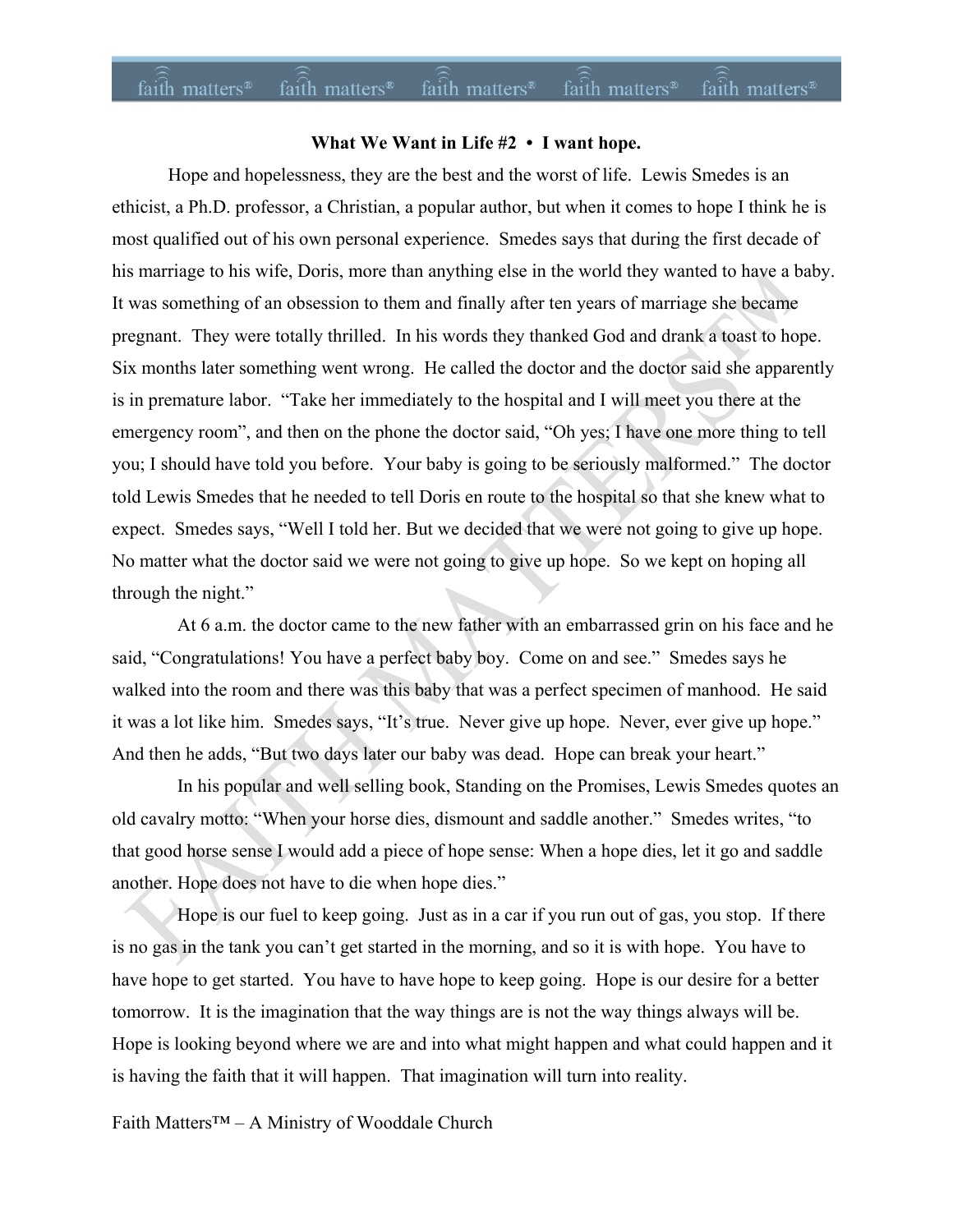#### faith matters<sup>®</sup> faith matters<sup>®</sup> faith matters<sup>®</sup> faith matters<sup>®</sup> faith matters<sup>®</sup>

Hope is not something that is gender specific. It is not more for men or women. It is not about age. Hope is something that we need when we are very young and when we are very old. It has nothing to do with nationality, whether an American or not an American. Whether a Christian or not a Christian, we all need hope. We can't go on, we can't live. It is the universal human need. As long as you've got it, as long as we have hope it is amazing what we are able to endure.

People who have hope can make it through severe sicknesses, deep losses, broken marriages, bankruptcies, career set backs, shattered dreams. If there is hope we can sustain through troubles and survive and even successfully move on into tomorrow. As long as we have hope. But without hope our lives become sad and painful, frightening and desperate and we may not be able to go on. God wired us all for hope. Hope can even take us to the brink of death and beyond. We were designed to hope into eternity. So we all need hope.

Hope is not the same as fantasy. Fantasy is so far fetched that we can actually imagine anything. You can imagine instantly that you learn a dozen languages and speak them fluently. With fantasy you can even change your parents and your birth date. You can move yourself from one generation to another. Hope is not like that; it is connected to reality. Hope is the expectation of something better.

In the Old Testament Moses was a man of hope. He and his ancestors had endured slavery for 400 years. A million people were enslaved by Pharaoh who said he would not let go and yet Moses had a hope. His hope was that they would not only be set free, but that they would go to a promised land, flowing with milk and honey, that had cities for them to live in that they had not built, fields to harvest that they had not planted, grapes that they could pick off of vineyards and arbors that they had not started. It was a dream of a better tomorrow.

Later on in the Old Testament is the story of David, who as a young man suddenly became the champion for his nation Israel against the Philistines and especially against the giant Goliath. What were his chances? All he had was a handful of stones, a slingshot and hope. He hoped for something that seemed ridiculous to hope for but hope turned into reality and the people of Israel were victorious because of David's hope.

On the 28th of August in 1963, Martin Luther King, Jr. spoke before 250,000 people gathered by the Lincoln Memorial in Washington. It was at the peak of the American Civil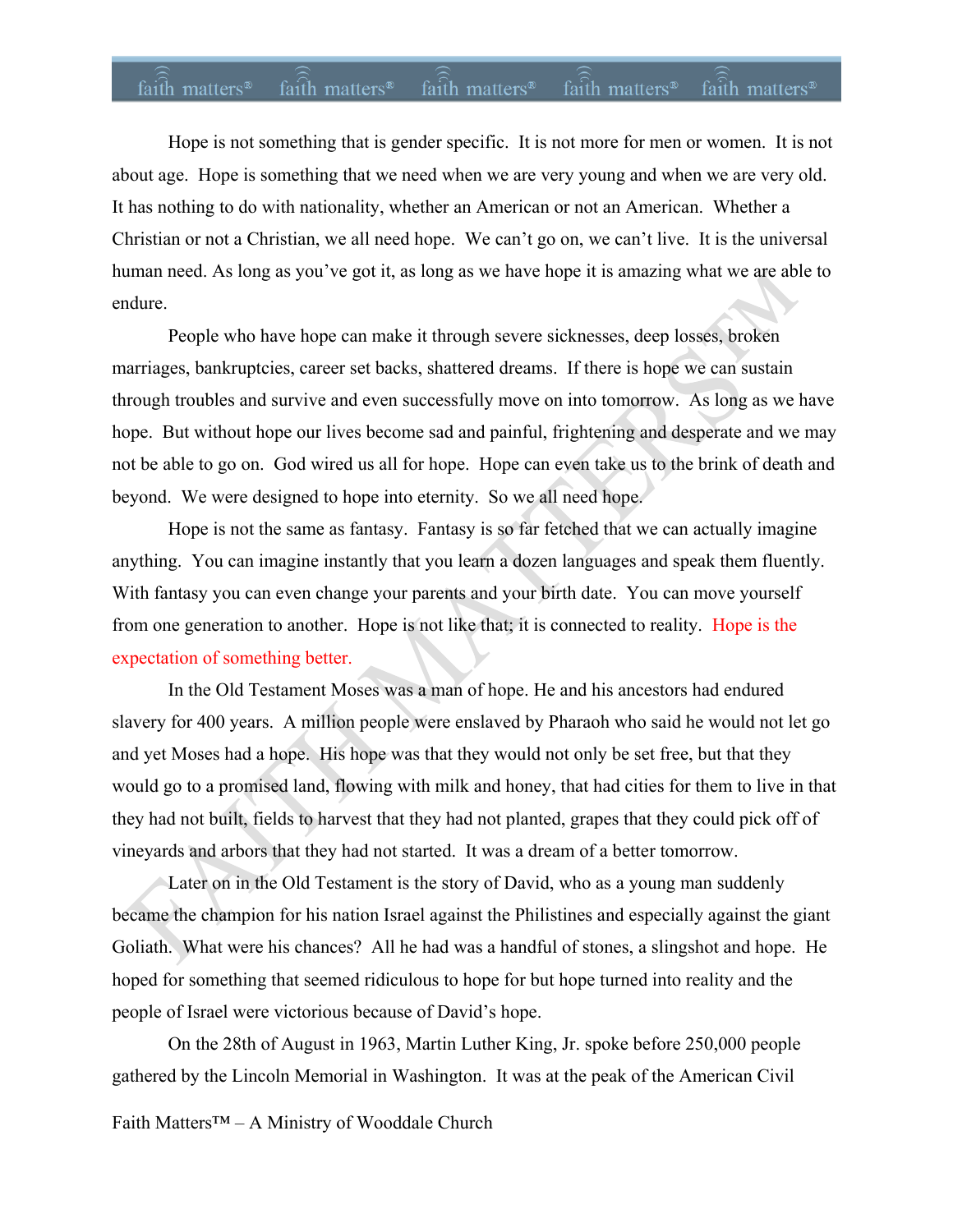### faith matters<sup>®</sup> faith matters<sup>®</sup> faith matters<sup>®</sup> faith matters<sup>®</sup> faith matters<sup>®</sup>

Rights Movement and advisers to the president of the United States asked Dr. King to cool the rhetoric so people would not get riled up. He wasn't to get too emotional. He carefully prepared and presented a speech that did not express much expectation of something better. When finished, he turned away from the microphone and went to sit down when Mahalia Jackson, the great singer, seated behind King, shouted at him, "The dream, Martin, the dream. Tell them about the dream!"

King turned back to the microphone and spoke hope when he said, "I have a dream that one day on the red hills of Georgia the sons of former slaves and the sons of former slave owners will be able to sit down together at the table of brotherhood. I have a dream that my four little children will one day live in a nation where they will not be judged by the color of their skin but by the content of their character." And he gave hope. Hope, not just to a quarter of a million people but to millions of people across the nation.

So what do you hope for? You hope for a better job or maybe you hope for a job. You hope for marriage or you hope for the birth of a child. You hope for a lift out of discouragement and depression. You hope that the illness will not be what the doctors say that the illness probably is. You hope to get out of debt. You hope that the next school year will be better for you and for your children. You hope that your prodigal child or grandchild will turn away from a life of sin and to a loyalty to Jesus Christ. You hope that you will have a better relationship with God, and that you will connect to him and it will be different spiritually than anything you have ever encountered before. Or maybe you just hope that you will die well and go to heaven.

In every case hope is the expectation of something better and we all need hope. But when it comes through it's not hope anymore. Hope fulfilled is not hope. Romans 8:24 says, "Hope that is seen is no hope at all. Who hopes for what he already has? " You see, hope is always future looking. When your hopes come true you know what you do? We all do it. We've got to come up with a new hope. If our wildest dreams turn into reality we need another wild dream because in order to get beyond today and into tomorrow there must be hope. Now ironically the soil in which hope grows is dissatisfaction. It is only when we are dissatisfied with the pain, the problems, the frustrations, the disappointments and worries of life that we have hope. If there is no dissatisfaction there is no hope to be had. Hope is always for a better tomorrow and saddest of all people are those who have none. There is a heartbreaking line in I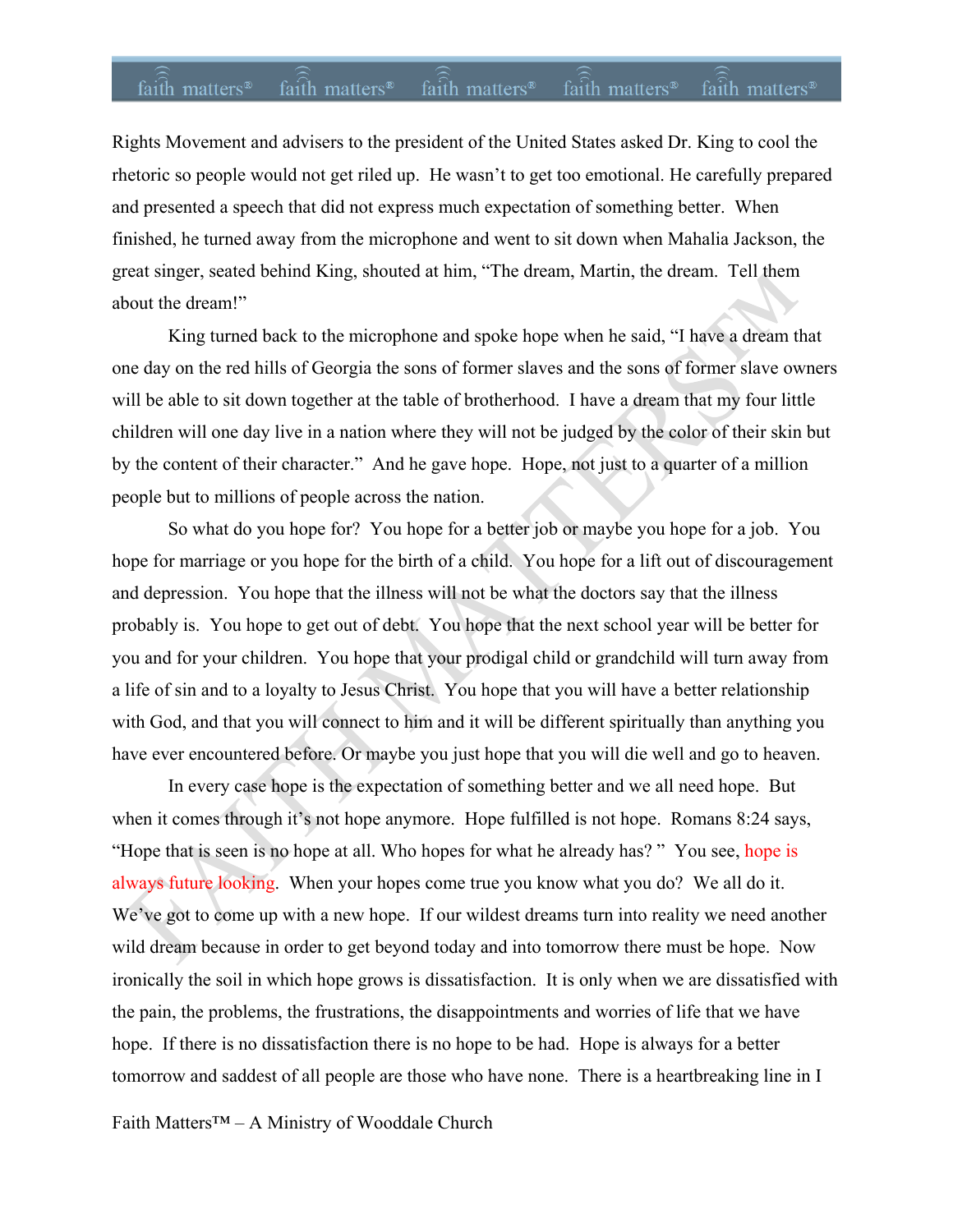### faith matters<sup>®</sup> faith matters<sup>®</sup> faith matters<sup>®</sup> faith matters<sup>®</sup> faith matters<sup>®</sup>

Thessalonians 4:13 that describes non-Christians facing death and saying that they have no hope. I've been there at open graves with sealed caskets by those bodies of those who were not Christians and their families standing around and they have no hope that they will ever see that person again, no hope for heaven, no hope for eternity. It has got to be one of the saddest circumstances that you can ever be in but it is always sad when there is no hope, whether it is facing death or any other situation of life, we need hope.

The question is how do we get it? Surprisingly hope is a choice that we make. Some people choose hope and some people choose despair. It is not the circumstances that determine hope because some people have great hope in awful circumstances and other people are hopeless in pretty good circumstances. There are some people who are in constant pain and have little prospects for a physical recovery from their illness and yet you talk to them and they are loaded with an exuding hope. There are other people who are in great physical shape and don't seem to have any illness at all and they are the most hopeless people with whom you can have a conversation.

Several medical studies have rated the hopefulness of surgery patients and then tracked recovery and survival rate over 5 and 10 years. Those who choose to hope increased their likelihood of survival by up to 300%.

Perhaps Lisa Beamer said it best. Her husband was aboard United Airlines flight 93 on September 11, 2001 and spoke the famous words, "Let's roll!" Todd Beamer died a tragic death from terrorism. Lisa was five months pregnant and had two young children at home. Her circumstances were grim. Lisa Beamer said, "I knew I had a choice. I could choose fear or I could choose hope" and then she said, "I choose hope."

St. Paul wrote in Romans 5:1-5,

*"Therefore, since we have been justified through faith, we have peace with God through our Lord Jesus Christ, through whom we have gained access by faith into this grace in which we now stand. And we rejoice in the hope of the glory of God. Not only so, but we also rejoice in our sufferings, because we know that suffering produces perseverance; perseverance, character; and character, hope. And hope does not disappoint us, because God has poured out his love into our hearts by the Holy Spirit, whom he has given us."*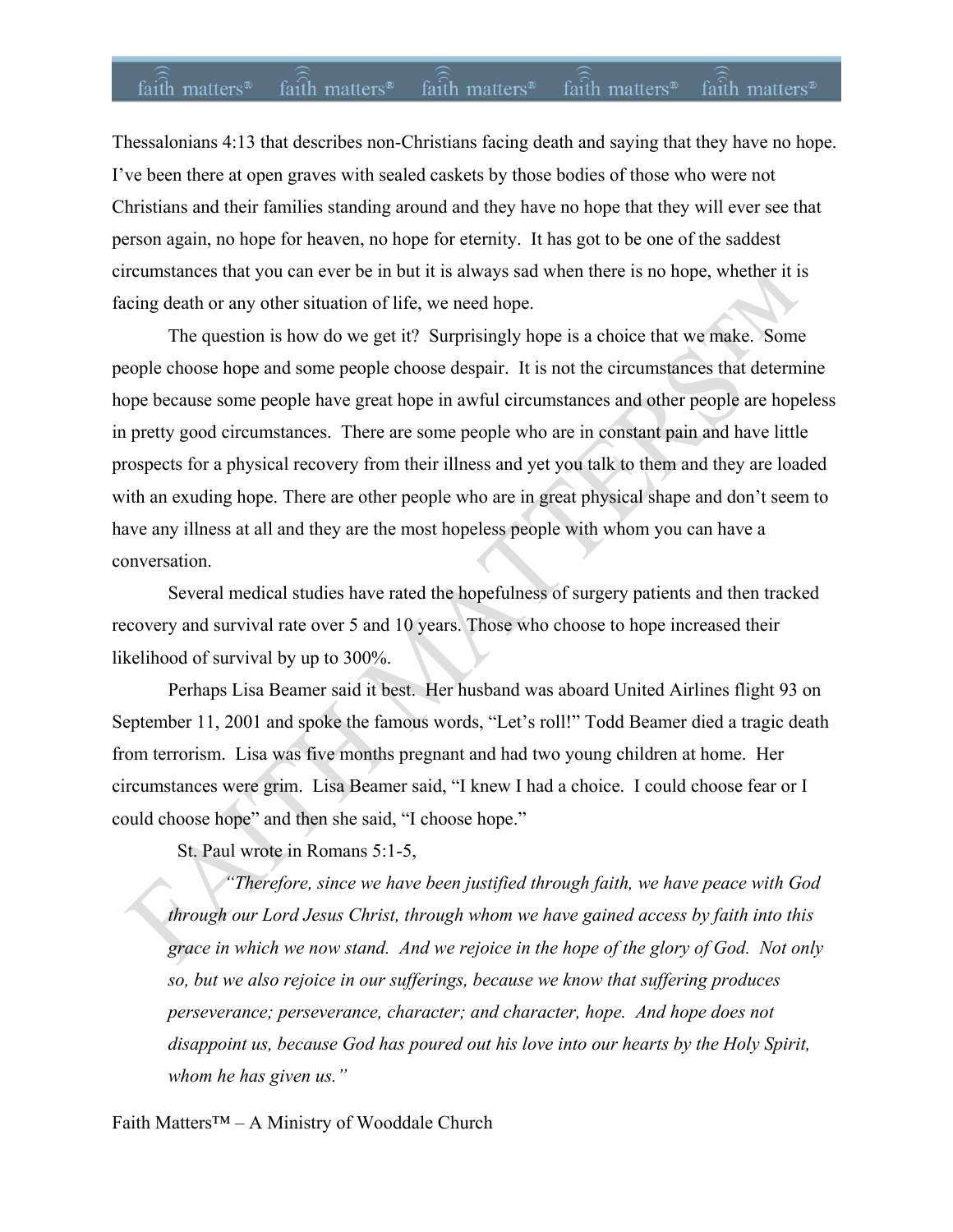# faith matters® faith matters® faith matters® faith matters® faith matters®

It starts with suffering which is the universal human experience. Every one of us has a story of suffering to tell. The question is what do we do with that suffering? And we choose to persevere, that is to hang in there and that choice of perseverance builds character and character builds hope and the Holy Spirit in the Christian helps us through that process.

We don't choose to suffer. I don't know anybody that chooses pain but we do choose hope. Understanding that choice is not so much a matter of sitting down in a chair and going between option A and option B. Option A is desperation and option B is hopefulness. No, it's not like that. It's in a whole series of individual choices. But we choose hope wisely, not a foolish fantasy but rooted in reality and trust in God. We choose to hang out with people who are themselves hopeful because it can crush hope when those around us are saddened themselves and hopeless.

Or it is the choice to pray for encouragement. I do that everyday. On my daily prayer list is that God will directly and indirectly, through others, encourage me to make it through today and tomorrow. I know that I need that.

It is the choice to get enough sleep because lack of sleep steals hope. When we are tired and when we are down hope slips too easily away.

It is the choice to be patient. The recognition that while hope is for a better tomorrow, it may not be in the next 24 hours. Romans 8:25 says, *"But if we hope for what we do not yet have, we wait for it patiently."* Sometimes what we hope for takes months and even years. It's the choices that we make. We choose to hope.

Michelangelo spent another long day on his back painting the ceiling of the Sistine Chapel at the Vatican in Rome. It was a lonely day for him. His body just ached. The sunlight had disappeared and the candlelight was flickering and he was discouraged and decided to call it a day. So he crawled over the scaffolding and down the ladder and ate his dinner by himself, a lonely man. Before going to sleep that night he wrote a sonnet to his aching body, a sonnet that is still available to be read today and the last line of Michelangelo's sonnet says, "I am no painter." He was so discouraged that he concluded that when it came to art he was incompetent. He went to bed and slept through the night and when the sun rose the next morning he got himself up, he went back to the Sistine Chapel, climbed up the ladder, rolled on his back, took out his pallet of paint and he began to paint again his portrayal of God's creation of the universe,